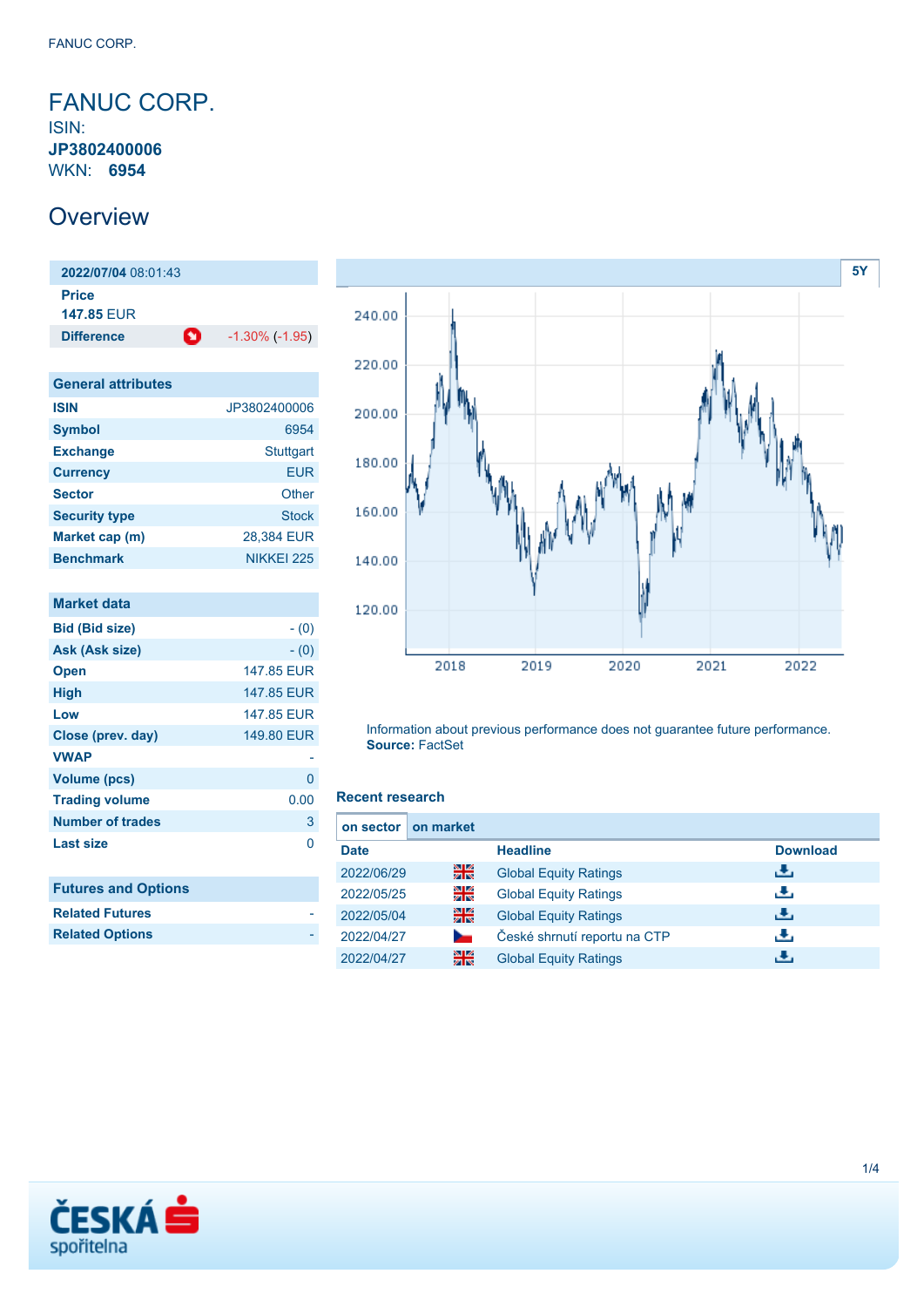# Details

**2022/07/04** 08:01:43 **Price**

**147.85** EUR

**Difference 1.30% (-1.95)** 

**General attributes ISIN** JP3802400006 **Symbol** 6954 Exchange **Stuttgart Currency** EUR **Sector** Other **Security type** Stock **Market cap (m)** 28,384 EUR **Benchmark** NIKKEI 225

| Market data             |            |
|-------------------------|------------|
| <b>Bid (Bid size)</b>   | $- (0)$    |
| Ask (Ask size)          | $- (0)$    |
| <b>Open</b>             | 147.85 FUR |
| <b>High</b>             | 147.85 EUR |
| Low                     | 147.85 FUR |
| Close (prev. day)       | 149.80 EUR |
| <b>VWAP</b>             |            |
| <b>Volume (pcs)</b>     | n          |
| <b>Trading volume</b>   | 0.00       |
| <b>Number of trades</b> | 3          |
| Last size               |            |

| <b>Performance and Risk</b> |           |           |           |  |
|-----------------------------|-----------|-----------|-----------|--|
|                             | 6m        | 1Y        | 3Υ        |  |
| <b>Perf</b> (%)             | $-19.89%$ | $-25.62%$ | $-10.03%$ |  |
| Perf (abs.)                 | $-37.20$  | $-51.60$  | $-16.70$  |  |
| <b>Beta</b>                 | 1.15      | 1.29      | 1.23      |  |
| <b>Volatility</b>           | 35.26     | 34.38     | 38.62     |  |



Information about previous performance does not guarantee future performance. **Source:** FactSet

| <b>Price data</b>                             |                         |
|-----------------------------------------------|-------------------------|
| Ø price 5 days $\vert$ Ø volume 5 days (pcs.) | 151.79 EUR (16)         |
| Ø price 30 days   Ø volume 30 days (pcs.)     | 149.81 EUR (5)          |
| Ø price 100 days   Ø volume 100 days (pcs.)   | 153.90 EUR (37)         |
| Ø price 250 days   Ø volume 250 days (pcs.)   | 172.73 EUR (48)         |
| <b>YTD High   date</b>                        | 190.25 EUR (2022/01/03) |
| <b>YTD Low   date</b>                         | 136.80 EUR (2022/05/09) |
| 52 Weeks High   date                          | 213.00 EUR (2021/07/13) |
| 52 Weeks Low   date                           | 136.80 EUR (2022/05/09) |

### **All listings for FANUC CORP.**

| Exchange $\Box$                 | <b>Date</b>    | <b>Time Price</b> |                                     | <b>Trading volume</b><br>(mio.) | <b>Number of</b><br>trades |
|---------------------------------|----------------|-------------------|-------------------------------------|---------------------------------|----------------------------|
| <b>Vienna Stock</b><br>Exchange | 04             |                   | 2022/07/ 17:32 150.00 EUR           | 0.00                            | 3                          |
| Tradegate                       | 04             |                   | 2022/07/ 22:02 149.90 EUR           | 0.00                            |                            |
| <b>Tokyo Stock</b><br>Exchange  | 04             |                   | 2022/07/ 08:00 21,230.00 JPY 124.29 |                                 | 2,262                      |
| <b>Stuttgart</b>                | 2022/07/<br>04 |                   | 08:01 147.85 EUR                    | 0.00                            | 3                          |
| <b>Munich</b>                   | 2022/07/       | 08:03             | 150.05 EUR                          | 0.00                            | 1                          |

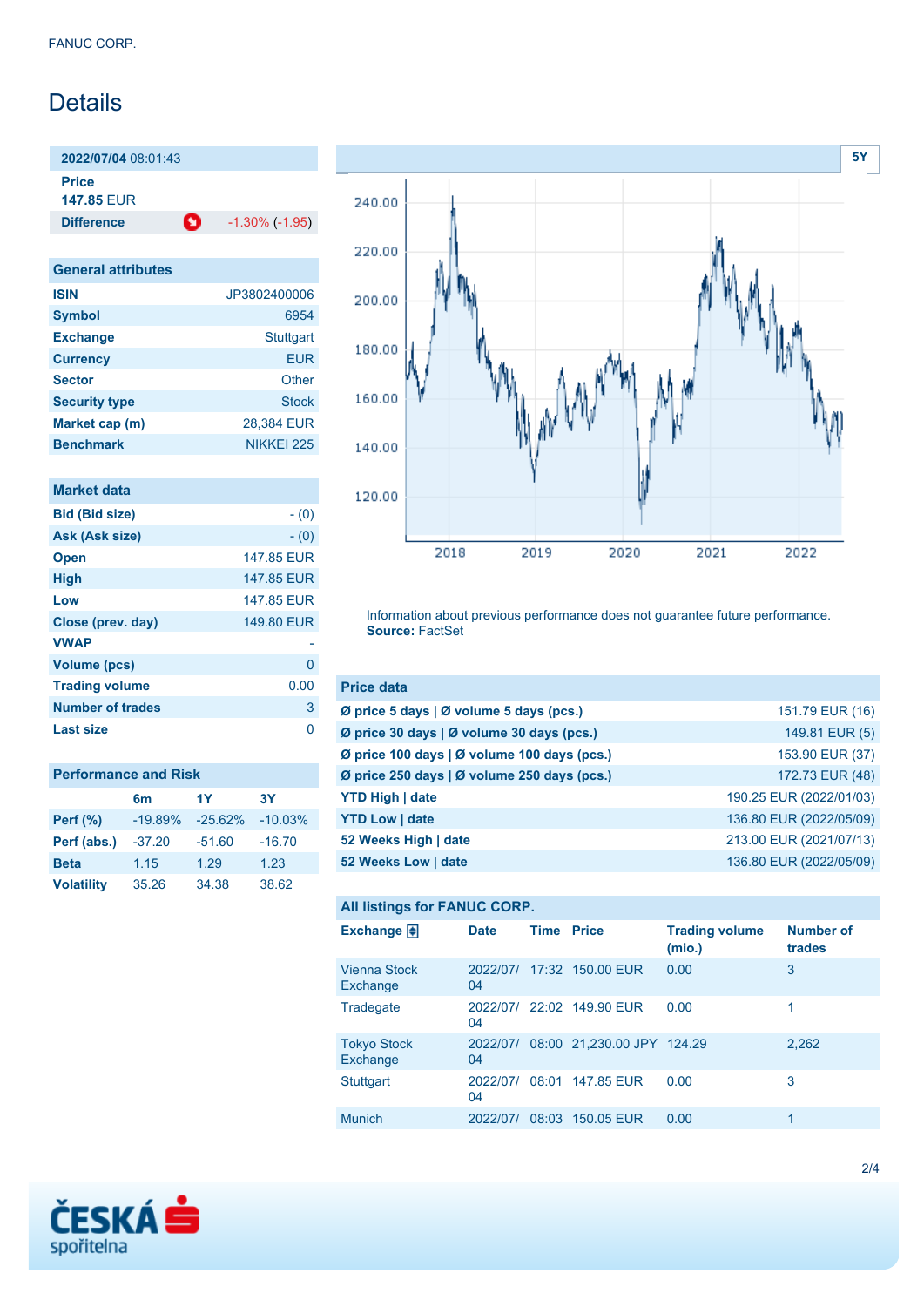|                                  | 04             |                           |      |    |
|----------------------------------|----------------|---------------------------|------|----|
| Hanover                          | 2022/07/<br>04 | 08:00 149.00 EUR          | 0.00 |    |
| Frankfurt                        | 2022/07/<br>04 | 09:26 145.35 EUR          | 0.00 |    |
| FINRA other OTC<br><b>Issues</b> | 30             | 2022/06/ 21:51 153.75 USD | 0.17 |    |
| <b>Duesseldorf</b>               | 2022/07/<br>04 | 19:30 148.50 EUR          | 0.00 | 13 |
| <b>Berlin</b>                    | 2022/07/<br>04 | 08:08 148.90 EUR          | 0.00 |    |